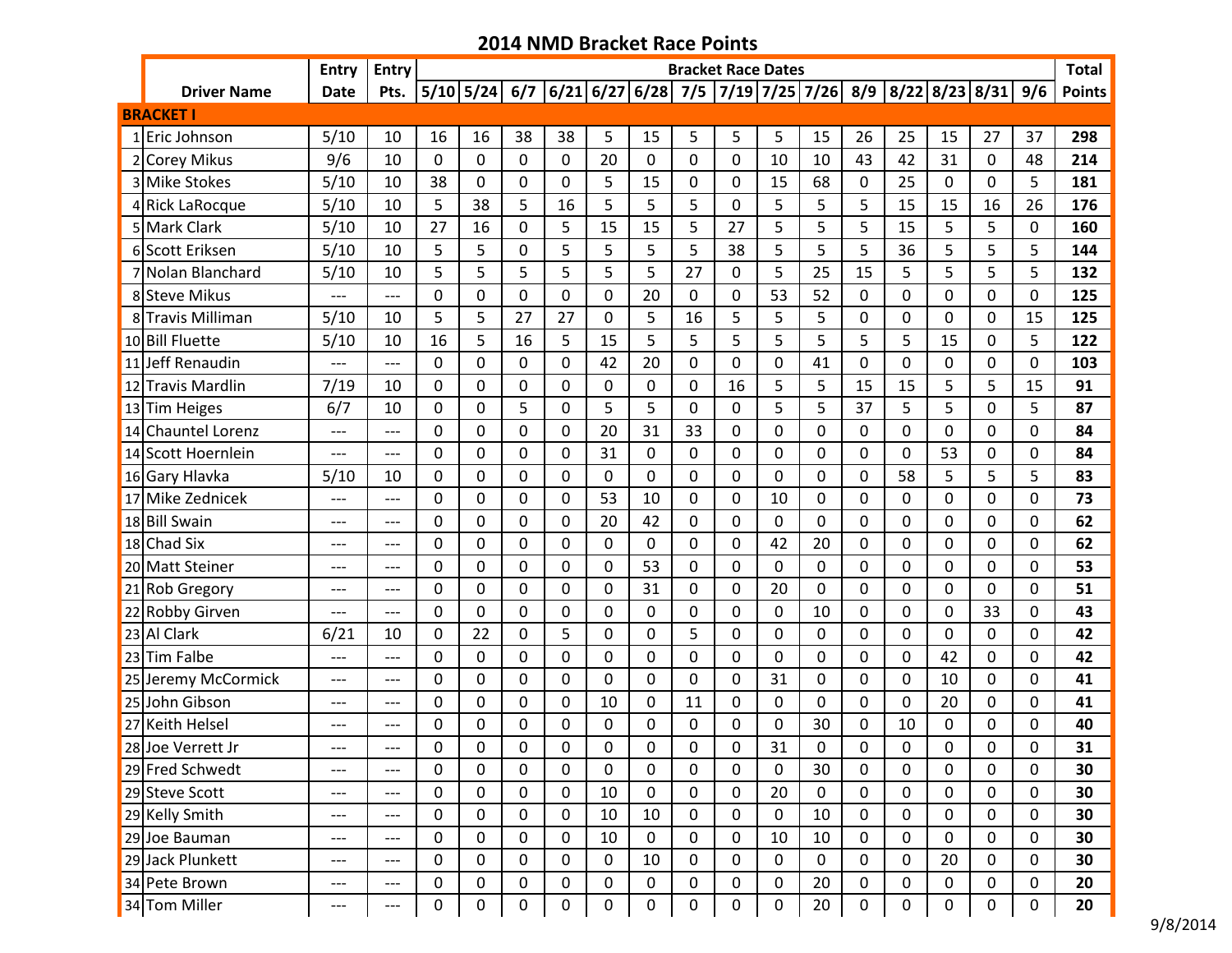| 34 Bud Thompson      | $---$ | ---   |   |          | U        |          | 20 |          | υ |    |    |   |          |   |    |    | 20 |
|----------------------|-------|-------|---|----------|----------|----------|----|----------|---|----|----|---|----------|---|----|----|----|
| 34 Randy Craft       | $---$ | $---$ | 0 |          | 0        | 0        | 0  |          | 0 | 20 |    | υ |          | 0 | υ  |    | 20 |
| 38 Greg Reed         | $---$ | $---$ | 0 |          | 0        | 0        | 0  |          | 0 |    |    | 0 | 0        | 0 | 11 |    | 11 |
| 39 Klint Bailey      | $---$ | $---$ | 0 |          | 0        | 0        | 0  | 0        | 0 | 0  |    | 0 | 0        | 0 | 0  | 10 | 10 |
| 39 Neal Zielaskowski | $---$ | $---$ | 0 |          | $\Omega$ | $\Omega$ | 0  | 0        | 0 | 0  |    | 0 | 10       | 0 | 0  |    | 10 |
| 39 Ron Hagar         | $---$ | $---$ | 0 |          | 0        | 0        | 0  |          | 0 | 0  | 10 | 0 | 0        | 0 | 0  |    | 10 |
| 39 Mike Landheer     | $---$ | $---$ | 0 |          | 0        | 0        | 0  | 0        | 0 | 0  | 10 | 0 | 0        | 0 | 0  |    | 10 |
| 39 Jamie Martinus    | $---$ | $---$ | 0 |          | 0        | 0        | 0  |          | 0 | 0  | 10 | 0 | 0        | 0 | 0  |    | 10 |
| 39 Rick Wanamaker    | $---$ | $---$ | 0 |          | 0        | 0        | 0  |          | 0 | 10 |    | 0 | 0        | 0 |    |    | 10 |
| 39 Rob Lutzke        | $---$ | $---$ | 0 | 0        | 0        | 0        | 0  | 0        | 0 | 10 |    | 0 | 0        | 0 | 0  |    | 10 |
| 39 Bob Kelly         | $---$ | $---$ | 0 | $\Omega$ | 0        | $\Omega$ | 0  | $\Omega$ | 0 | 10 |    | 0 | $\Omega$ | 0 |    |    | 10 |
| 39 Kelli Acha        | $---$ | ---   | O |          | 0        |          | 10 |          | O |    |    |   |          | ∩ |    |    | 10 |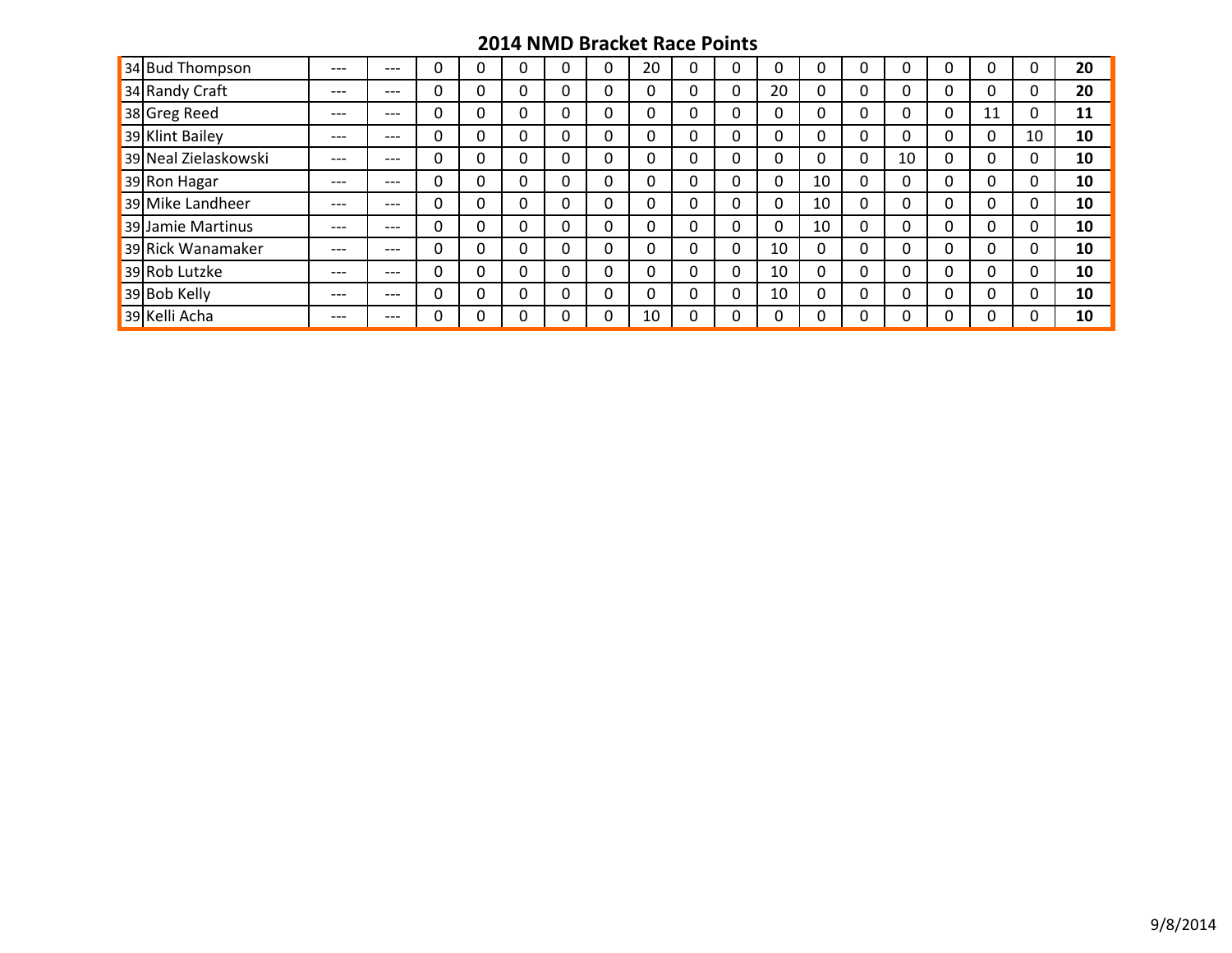|                 |                      | <b>Entry</b> | <b>Entry</b> |             |    |             |              |    |    |             | <b>Bracket Race Dates</b> |                  |                                                                          |             |             |    |    |             | <b>Total</b>  |
|-----------------|----------------------|--------------|--------------|-------------|----|-------------|--------------|----|----|-------------|---------------------------|------------------|--------------------------------------------------------------------------|-------------|-------------|----|----|-------------|---------------|
|                 | <b>Driver Name</b>   | <b>Date</b>  | Pts.         |             |    |             |              |    |    |             |                           |                  | 5/10 5/24  6/7  6/21 6/27 6/28  7/5  7/19 7/25 7/26  8/9  8/22 8/23 8/31 |             |             |    |    | 9/6         | <b>Points</b> |
|                 | <b>BRACKET II</b>    |              |              |             |    |             |              |    |    |             |                           |                  |                                                                          |             |             |    |    |             |               |
|                 | 1 Bill Fluette       | 5/10         | 10           | 15          | 58 | 25          | 36           | 5  | 35 | 47          | 25                        | 5                | 25                                                                       | 15          | 25          | 15 | 15 | 5           | 361           |
|                 | <b>Gary Wood</b>     | 5/10         | 10           | 48          | 5  | 5           | 25           | 25 | 5  | 5           | 58                        | 5                | 35                                                                       | 25          | 5           | 46 | 36 | 5           | 343           |
|                 | Scott Eriksen        | 5/10         | 10           | 26          | 5  | 0           | 5            | 15 | 68 | 25          | 5                         | 5                | 5                                                                        | 36          | 5           | 5  | 58 | 5           | 278           |
|                 | 4 Phil Gunther       | 5/10         | 10           | 5           | 15 | 36          | 58           | 5  | 5  | 58          | 5                         | 0                | 5                                                                        | 5           | 5           | 5  | 5  | 36          | 258           |
|                 | 5 Gary Howell        | 5/10         | 10           | 5           | 47 | 5           | 5            | 5  | 5  | 15          | 36                        | 15               | 5                                                                        | 15          | 5           | 15 | 47 | 5           | 240           |
|                 | 6 Brian Peterson     | 5/10         | 10           | 15          | 36 | 15          | 15           | 5  | 5  | 5           | 5                         | 25               | 5                                                                        | 58          | 5           | 5  | 15 | 15          | 239           |
|                 | <b>Cliff Mardlin</b> | 5/10         | 10           | 5           | 25 | 47          | 5            | 25 | 5  | 5           | 0                         | 5                | 15                                                                       | 5           | 5           | 15 | 5  | 15          | 192           |
|                 | 8 Bob Vandewater     | 5/10         | 10           | 5           | 5  | 15          | 5            | 5  | 5  | 15          | 5                         | 35               | 35                                                                       | 5           | 15          | 15 | 5  | 5           | 185           |
|                 | 9Ron Osga            | 5/10         | 10           | 5           | 15 | 5           | 5            | 5  | 5  | 36          | 5                         | 25               | 5                                                                        | 5           | 25          | 5  | 0  | 5           | 161           |
|                 | 10 Bryan Kieffer     | ---          | ---          | 0           | 0  | 0           | 0            | 0  | 41 | 0           | 0                         | 20               | 10                                                                       | 0           | 63          | 20 | 0  | 0           | 154           |
|                 | 11 Danny Angell      | 6/27         | 10           | 0           | 0  | 20          | 10           | 15 | 25 | 5           | 15                        | 5                | 5                                                                        | 5           | 15          | 5  | 5  | 5           | 145           |
| 11              | ITim Kruszynski      | 5/10         | 10           | 15          | 5  | 5           | 15           | 5  | 5  | 5           | 0                         | 0                | 15                                                                       | 5           | 25          | 25 | 5  | 5           | 145           |
|                 | 13 Steve Mikus       | ---          | ---          | 0           | 0  | $\mathbf 0$ | $\mathbf 0$  | 10 | 41 | 0           | 0                         | 41               | 52                                                                       | 0           | 0           | 0  | 0  | 0           | 144           |
|                 | 14 Perry Daniels     | $---$        | $---$        | 0           | 0  | 0           | 0            | 10 | 10 | 0           | 0                         | 0                | 10                                                                       | 42          | 52          | 0  | 0  | 10          | 134           |
|                 | 15 Mike Mayfield     | ---          | ---          | 0           | 0  | 0           | 0            | 20 | 20 | 0           | 10                        | 63               | 20                                                                       | 0           | 0           | 0  | 0  | 0           | 133           |
|                 | 16 Kelly Smith       | ---          | ---          | 0           | 0  | 0           | $\Omega$     | 30 | 30 | 0           | 0                         | 10               | 63                                                                       | 0           | 0           | 0  | 0  | 0           | 133           |
|                 | 16 Stephen Verrett   | $---$        | $---$        | 0           | 0  | 10          | 0            | 0  | 0  | 0           | 0                         | $\Omega$         | 0                                                                        | 20          | 30          | 63 | 0  | 10          | 133           |
|                 | 18 Scott Hoernlein   | ---          | ---          | 0           | 0  | 0           | $\mathbf 0$  | 20 | 20 | 0           | 0                         | 10               | 41                                                                       | 0           | 41          | 0  | 0  | $\mathbf 0$ | 132           |
|                 | 18 Rick Letts        | 5/10         | 10           | 37          | 15 | 5           | 5            | 0  | 0  | 5           | 15                        | 5                | 5                                                                        | 5           | 0           | 5  | 15 | 5           | 132           |
|                 | 20 3Js Performance   | ---          | ---          | 0           | 0  | 53          | $\mathbf 0$  | 20 | 10 | 0           | 0                         | 0                | 0                                                                        | 20          | 25          | 0  | 0  | $\mathbf 0$ | 128           |
| $\overline{21}$ | IJoe Osga            | 5/10         | 10           | 5           | 5  | 5           | 5            | 5  | 5  | 25          | 5                         | 5                | 5                                                                        | 15          | 15          | 5  | 0  | 5           | 120           |
| 22              | Darren McChesney     | ---          | ---          | 0           | 0  | 0           | 0            | 41 | 30 | 0           | 0                         | 10               | 30                                                                       | 0           | 0           | 0  | 0  | 0           | 111           |
|                 | 22 Dave Greenfield   | 5/10         | 10           | 26          | 5  | 5           | 15           | 5  | 5  | 5           | 5                         | 5                | 15                                                                       | 0           | 0           | 0  | 5  | 5           | 111           |
|                 | 24 Brant Seaman      | 5/10         | 10           | 15          | 15 | 5           | 5            | 5  | 5  | 5           | 0                         | 0                | 5                                                                        | 15          | 5           | 5  | 5  | 5           | 105           |
|                 | 24 Randy Stoykovich  | 5/10         | 10           | 5           | 5  | $\mathbf 0$ | 15           | 5  | 0  | 15          | 5                         | 5                | 5                                                                        | 15          | 5           | 5  | 5  | 5           | 105           |
|                 | 26 Steve Tennant     | 5/10         | 10           | 5           | 0  | 5           | $\Omega$     | 0  | 0  | 0           | 0                         | 5                | 25                                                                       | 5           | 5           | 5  | 25 | 5           | 95            |
|                 | 27 Klint Bailey      | ---          | ---          | 0           | 0  | 0           | 0            | 0  | 0  | 0           | 42                        | 0                | 0                                                                        | 31          | 0           | 0  | 0  | 20          | 93            |
|                 | 28 Bob Wilson        | 5/10         | 10           | 5           | 5  | 5           | 5            | 15 | 5  | 5           | 5                         | 5                | 5                                                                        | 5           | 0           | 5  | 5  | 5           | 90            |
|                 | 29 Martin Moore      | 5/10         | 10           | 5           | 5  | 5           | 0            | 5  | 15 | 5           | 5                         | 5                | 5                                                                        | 0           | 5           | 5  | 5  | 5           | 85            |
|                 | 30 Dave McChesney    | ---          | $---$        | 0           | 0  | 0           | 0            | 10 | 20 | 0           | 10                        | 0                | 0                                                                        | 0           | 10          | 0  | 0  | 31          | 81            |
|                 | 31 Chad Six          | ---          | $---$        | 0           | 0  | 0           | 0            | 63 | 0  | 0           | 0                         | 0                | 10                                                                       | 0           | $\mathbf 0$ | 0  | 0  | 0           | 73            |
|                 | 32 Scott Overkamp    | ---          | ---          | 0           | 0  | 0           | $\mathbf{0}$ | 0  | 52 | 0           | 0                         | 20               | $\boldsymbol{0}$                                                         | $\mathbf 0$ | $\mathbf 0$ | 0  | 0  | $\mathbf 0$ | 72            |
|                 | 32 Frank Piltz       | ---          | ---          | 0           | 0  | 10          | 42           | 5  | 5  | 0           | 0                         | 0                | 0                                                                        | 0           | 10          | 0  | 0  | 0           | 72            |
|                 | 32 Brian Kuta        | $---$        | ---          | $\mathbf 0$ | 0  | 0           | $\mathbf 0$  | 10 | 10 | $\mathbf 0$ | $\mathbf 0$               | $\boldsymbol{0}$ | $\mathbf 0$                                                              | $\mathbf 0$ | $\mathbf 0$ | 52 | 0  | 0           | 72            |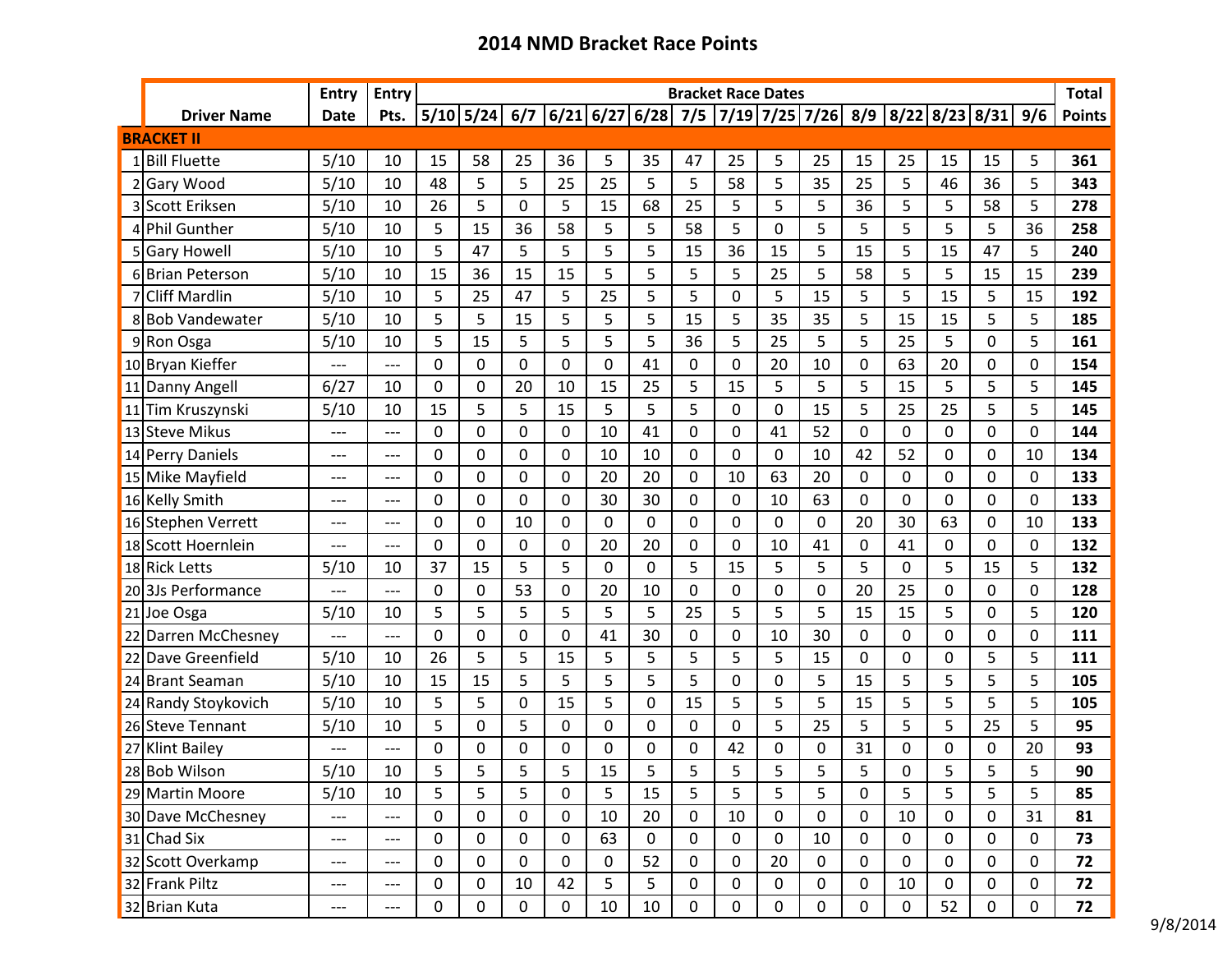| 35 Tracy Muchler    | ---   | ---   | 0           | 0           | 0 | $\mathbf{0}$     | $\Omega$    | 0              | 0              | 0  | 30               | 41               | 0              | 0              | 0              | $\mathbf{0}$   | 0           | 71 |
|---------------------|-------|-------|-------------|-------------|---|------------------|-------------|----------------|----------------|----|------------------|------------------|----------------|----------------|----------------|----------------|-------------|----|
| 36 Mark Daniels     | ---   | ---   | 0           | 0           | 0 | $\overline{0}$   | 10          | $\overline{0}$ | 0              | 0  | $\overline{0}$   | $\mathbf 0$      | $\overline{0}$ | 30             | 30             | $\overline{0}$ | 0           | 70 |
| 36 Al McChesney     | ---   | ---   | 0           | 0           | 0 | $\mathbf{0}$     | 30          | 0              | 0              | 0  | 10               | 0                | 0              | 0              | 20             | $\mathbf{0}$   | 10          | 70 |
| 38 Roger Reed       | ---   | ---   | 0           | 0           | 0 | 0                | 52          | 0              | 0              | 0  | 10               | $\mathbf 0$      | 0              | 0              | $\mathbf 0$    | 0              | 0           | 62 |
| 38 Dan Hawley       | ---   | ---   | 0           | 0           | 0 | 0                | $\Omega$    | 0              | 0              | 0  | 52               | 10               | 0              | 0              | 0              | 0              | $\Omega$    | 62 |
| 40 Paul Brown       | ---   | ---   | $\mathbf 0$ | 0           | 0 | $\mathbf 0$      | $\mathbf 0$ | 0              | 0              | 0  | 41               | 20               | 0              | 0              | 0              | $\mathbf 0$    | 0           | 61 |
| 41 Brad Harris      | ---   | ---   | 0           | 0           | 0 | $\overline{0}$   | $\mathbf 0$ | 0              | 0              | 0  | $\mathbf 0$      | $\mathbf 0$      | 0              | 0              | $\mathbf 0$    | $\overline{0}$ | 53          | 53 |
| 42 Tom Bray         | ---   | ---   | 0           | 0           | 0 | $\mathbf{0}$     | $\Omega$    | 0              | 0              | 0  | $\Omega$         | $\Omega$         | 0              | 0              | 30             | 20             | $\Omega$    | 50 |
| 43 Corey Mikus      | ---   | ---   | 0           | 0           | 0 | $\overline{0}$   | $\mathbf 0$ | 0              | $\overline{0}$ | 0  | $\mathbf 0$      | $\mathbf 0$      | 0              | 0              | $\mathbf 0$    | $\mathbf 0$    | 42          | 42 |
| 44 Ken Wood         | ---   | ---   | 0           | 0           | 0 | 0                | 10          | 20             | 0              | 10 | 0                | $\Omega$         | 0              | 0              | 0              | 0              | $\Omega$    | 40 |
| 44 Bob DeCheney     | ---   | ---   | 0           | 0           | 0 | $\mathbf 0$      | $\mathbf 0$ | 10             | 0              | 0  | 30               | $\mathbf 0$      | 0              | 0              | $\mathbf 0$    | 0              | 0           | 40 |
| 44 Dan Gorby        | ---   | ---   | $\mathbf 0$ | 0           | 0 | $\overline{0}$   | 30          | 0              | 0              | 0  | $\mathbf 0$      | 10               | 0              | 0              | $\mathbf 0$    | 0              | 0           | 40 |
| 44 Gary Williams    | ---   | ---   | 0           | 0           | 0 | 0                | 0           | 0              | 0              | 0  | 20               | 20               | 0              | 0              | 0              | $\mathbf{0}$   | $\Omega$    | 40 |
| 44 Phil Palmer      | ---   | ---   | 0           | 0           | 0 | $\overline{0}$   | $\mathbf 0$ | 0              | 0              | 0  | 10               | 30               | 0              | 0              | 0              | $\overline{0}$ | $\Omega$    | 40 |
| 49 Kyle Wanamaker   | ---   | ---   | 0           | 0           | 0 | $\mathbf{0}$     | $\Omega$    | 0              | 0              | 0  | 30               | $\Omega$         | 0              | 0              | 0              | $\mathbf{0}$   | $\Omega$    | 30 |
| 49 Chuck Reynolds   | ---   | ---   | 0           | 0           | 0 | $\mathbf 0$      | $\mathbf 0$ | 10             | 0              | 20 | $\mathbf 0$      | $\mathbf 0$      | 0              | 0              | $\mathbf 0$    | 0              | 0           | 30 |
| 49 Keith Grubaugh   | ---   | ---   | 0           | 0           | 0 | 0                | $\mathbf 0$ | 0              | 0              | 0  | 20               | 10               | 0              | 0              | $\pmb{0}$      | 0              | 0           | 30 |
| 49 Jason Helsel     | ---   | ---   | 0           | 0           | 0 | 0                | 0           | 0              | 0              | 0  | 0                | $\mathbf 0$      | 0              | 0              | $\mathbf 0$    | 10             | 20          | 30 |
| 53 Justin Rondeau   | ---   | ---   | 0           | 0           | 0 | $\overline{0}$   | $\mathbf 0$ | 0              | 0              | 0  | $\mathbf 0$      | $\Omega$         | 0              | 0              | 20             | $\overline{0}$ | 0           | 20 |
| 53 Mike Staley      | ---   | ---   | 0           | 0           | 0 | $\mathbf{0}$     | $\Omega$    | 0              | 0              | 0  | 20               | $\Omega$         | 0              | 0              | 0              | $\mathbf{0}$   | $\Omega$    | 20 |
| 53 Doug Rondeau     | ---   | ---   | 0           | 20          | 0 | $\overline{0}$   | $\mathbf 0$ | $\overline{0}$ | 0              | 0  | $\overline{0}$   | $\mathbf 0$      | $\overline{0}$ | $\overline{0}$ | $\overline{0}$ | $\overline{0}$ | 0           | 20 |
| 53 Paul Adomaitis   | ---   | ---   | 0           | 0           | 0 | 20               | $\Omega$    | 0              | 0              | 0  | $\Omega$         | 0                | 0              | 0              | 0              | $\mathbf{0}$   | $\Omega$    | 20 |
| 53 Tom Crowley      | ---   | ---   | $\mathbf 0$ | 0           | 0 | 0                | $\mathbf 0$ | 20             | 0              | 0  | $\mathbf 0$      | $\mathbf 0$      | 0              | 0              | $\mathbf 0$    | 0              | 0           | 20 |
| 53 Darrin Noaker    | ---   | ---   | 0           | 0           | 0 | 0                | $\mathbf 0$ | 10             | 10             | 0  | $\Omega$         | $\Omega$         | 0              | 0              | 0              | 0              | $\Omega$    | 20 |
| 53 Mike Stanton Jr  | ---   | ---   | 0           | 0           | 0 | $\mathbf{0}$     | 10          | 0              | 0              | 0  | 10               | 0                | 0              | 0              | 0              | $\mathbf{0}$   | $\Omega$    | 20 |
| 53 Jason Kieffer    | ---   | ---   | 0           | 0           | 0 | $\overline{0}$   | $\mathbf 0$ | $\mathbf 0$    | 0              | 0  | 20               | $\mathbf 0$      | $\mathbf 0$    | 0              | $\mathbf 0$    | $\overline{0}$ | 0           | 20 |
| 53 Scott Hilgeman   | ---   | ---   | 0           | 0           | 0 | $\mathbf{0}$     | $\Omega$    | 0              | 0              | 0  | $\Omega$         | 20               | 0              | 0              | 0              | $\mathbf{0}$   | $\Omega$    | 20 |
| 53 Jeff Renaudin    | ---   | ---   | 0           | 0           | 0 | $\mathbf 0$      | $\mathbf 0$ | 0              | 0              | 0  | $\mathbf 0$      | 20               | 0              | 0              | $\mathbf 0$    | 0              | 0           | 20 |
| 53 Ken Hansen       | ---   | ---   | 0           | 0           | 0 | $\overline{0}$   | $\mathbf 0$ | 0              | 0              | 0  | $\mathbf 0$      | 20               | 0              | 0              | 0              | $\overline{0}$ | 0           | 20 |
| 53 Donnie Wolf      | ---   | ---   | 0           | 0           | 0 | 0                | $\Omega$    | 0              | 0              | 0  | 10               | 10               | 0              | 0              | 0              | 0              | $\Omega$    | 20 |
| 53 Mark Martinus    | ---   | ---   | 0           | 0           | 0 | 0                | 0           | 10             | 0              | 0  | 0                | 10               | 0              | 0              | 0              | 0              | 0           | 20 |
| 53 Dan Sprague      | ---   | $---$ | 0           | $\pmb{0}$   | 0 | $\mathbf 0$      | 0           | 0              | 10             | 0  | 0                | 0                | 10             | 0              | 0              | 0              | 0           | 20 |
| 53 Mike Stokes      | ---   | ---   | 0           | $\mathbf 0$ | 0 | $\mathbf 0$      | 0           | $\mathbf 0$    | $\mathbf 0$    | 0  | $\mathbf 0$      | 10               | $\mathbf 0$    | 10             | $\mathbf 0$    | $\mathbf 0$    | $\mathbf 0$ | 20 |
| 53 Rich Seymour III | ---   | ---   | $\mathbf 0$ | 0           | 0 | $\pmb{0}$        | $\mathbf 0$ | $\mathbf 0$    | 0              | 0  | 10               | $\mathbf 0$      | $\mathbf 0$    | 10             | 0              | $\mathbf 0$    | 0           | 20 |
| 53 Pat Ney          | ---   | ---   | 0           | 0           | 0 | $\boldsymbol{0}$ | 10          | 0              | $\pmb{0}$      | 0  | $\boldsymbol{0}$ | $\boldsymbol{0}$ | 0              | 10             | $\pmb{0}$      | $\mathbf 0$    | 0           | 20 |
| 53 Carl Cretul      | ---   | $---$ | $\mathbf 0$ | $\mathbf 0$ | 0 | $\mathbf 0$      | $\mathbf 0$ | 10             | 0              | 0  | $\mathbf 0$      | $\mathbf 0$      | $\mathbf 0$    | $\mathbf 0$    | $\pmb{0}$      | 10             | $\mathbf 0$ | 20 |
| 53 Josh Patton      | ---   | ---   | $\mathbf 0$ | 0           | 0 | $\pmb{0}$        | $\mathbf 0$ | $\mathbf 0$    | 0              | 0  | 0                | $\mathbf 0$      | $\mathbf 0$    | 0              | 0              | 0              | 20          | 20 |
| 72 Michael Rondeau  | $---$ | $---$ | $\mathbf 0$ | 0           | 0 | $\mathbf 0$      | $\mathbf 0$ | $\mathbf 0$    | 0              | 0  | 0                | $\mathbf 0$      | $\mathbf 0$    | 0              | 10             | 0              | $\mathbf 0$ | 10 |
| 72 Carl Schlegel    | ---   | ---   | $\mathbf 0$ | 0           | 0 | 0                | $\mathbf 0$ | $\mathbf 0$    | 0              | 0  | $\boldsymbol{0}$ | $\mathbf 0$      | $\mathbf 0$    | 0              | 10             | 0              | $\mathbf 0$ | 10 |

**10** 9/8/2014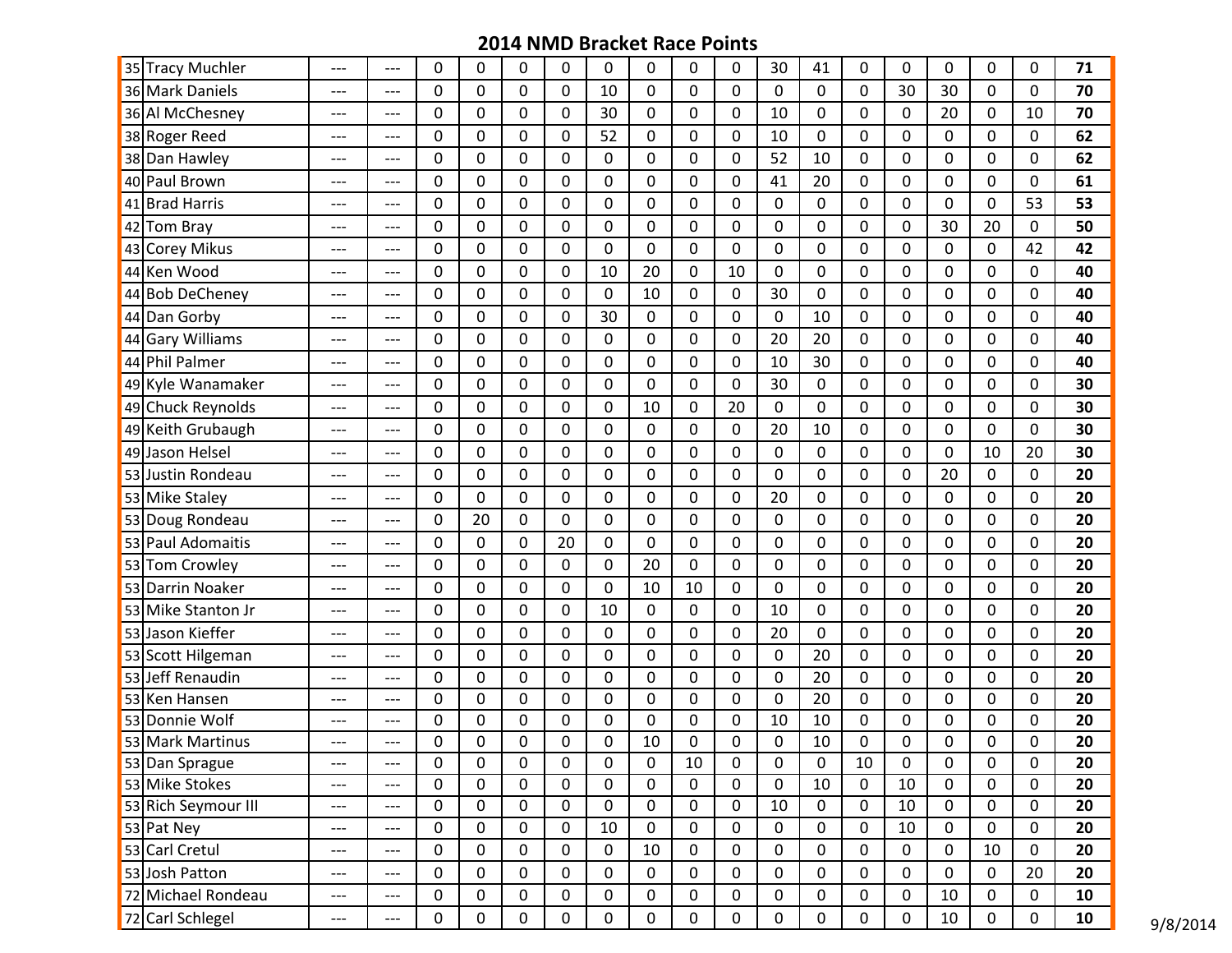| 72 Leighann Walters | ---   | $---$ | 0 |          | 0            | 0        | 0  | 0            | 0            | 0        |    | 0 | 0        | 10           | 0        |    | 10 |
|---------------------|-------|-------|---|----------|--------------|----------|----|--------------|--------------|----------|----|---|----------|--------------|----------|----|----|
| 72 Milo Ayres       | ---   | $---$ | 0 | 0        | 0            | 0        | 0  | 0            | 0            | 10       |    | 0 | 0        | 0            | 0        |    | 10 |
| 72 Don Mueller      | ---   | $---$ | 0 | 0        | 0            | 0        | 0  | 0            | 0            | 10       |    | 0 | 0        | 0            | 0        |    | 10 |
| 72 Dale Mardlin     | $---$ | $---$ | 0 | 0        | 0            | $\Omega$ | 0  | $\mathbf{0}$ | 0            | 0        | 10 | 0 | $\Omega$ | 0            | 0        |    | 10 |
| 72 Bill Persi       | ---   | $---$ | 0 | 0        | 0            | 0        | 0  | 0            | 0            | 0        | 10 | 0 | 0        | 0            | 0        |    | 10 |
| 72 Rich Perdue      | ---   | $---$ | 0 | $\Omega$ | $\mathbf{0}$ | 0        | 0  | 0            | $\mathbf{0}$ | 0        | 10 | 0 | 0        | $\mathbf{0}$ | 0        |    | 10 |
| 72 Deb Hidden       | ---   | $---$ | 0 | 0        | 0            | 0        | 0  | 0            | 0            | 10       |    | 0 | 0        | 0            | 0        |    | 10 |
| 72 Jason Hemerline  | ---   | $---$ | 0 | 0        | 0            | 0        | 0  | 0            | 0            | 10       |    | 0 | 0        | 0            | 0        |    | 10 |
| 72 Mike Peck        | ---   | $---$ | 0 | $\Omega$ | $\mathbf{0}$ | 0        | 0  | 0            | 0            | 0        |    | 0 | 0        | 0            | 0        | 10 | 10 |
| 72 Gary Hlavka      | ---   | $---$ | 0 | 0        | 0            | 0        | 0  | 0            | 0            | 10       |    | 0 | 0        | 0            | 0        |    | 10 |
| 72 Rodney Adams     | ---   | $---$ | 0 | $\Omega$ | $\mathbf{0}$ | $\Omega$ | 0  | $\Omega$     | $\Omega$     | 10       | 0  | 0 | $\Omega$ | $\Omega$     | $\Omega$ |    | 10 |
| 72 Eric Johnson     | $---$ | $---$ | 0 | 0        | 0            | 0        | 10 | 0            | 0            | 0        |    | 0 | 0        | 0            | 0        |    | 10 |
| 72 Den DeCheney     | $---$ | $---$ | 0 | $\Omega$ | 0            | 0        | 10 | $\Omega$     | $\Omega$     | $\Omega$ |    | 0 | $\Omega$ | $\Omega$     | $\Omega$ |    | 10 |
| 72 Rich Seymour Jr  | ---   | $---$ | 0 | 0        | 0            | 0        | 10 | 0            | 0            | 0        |    | 0 | 0        | 0            | 0        |    | 10 |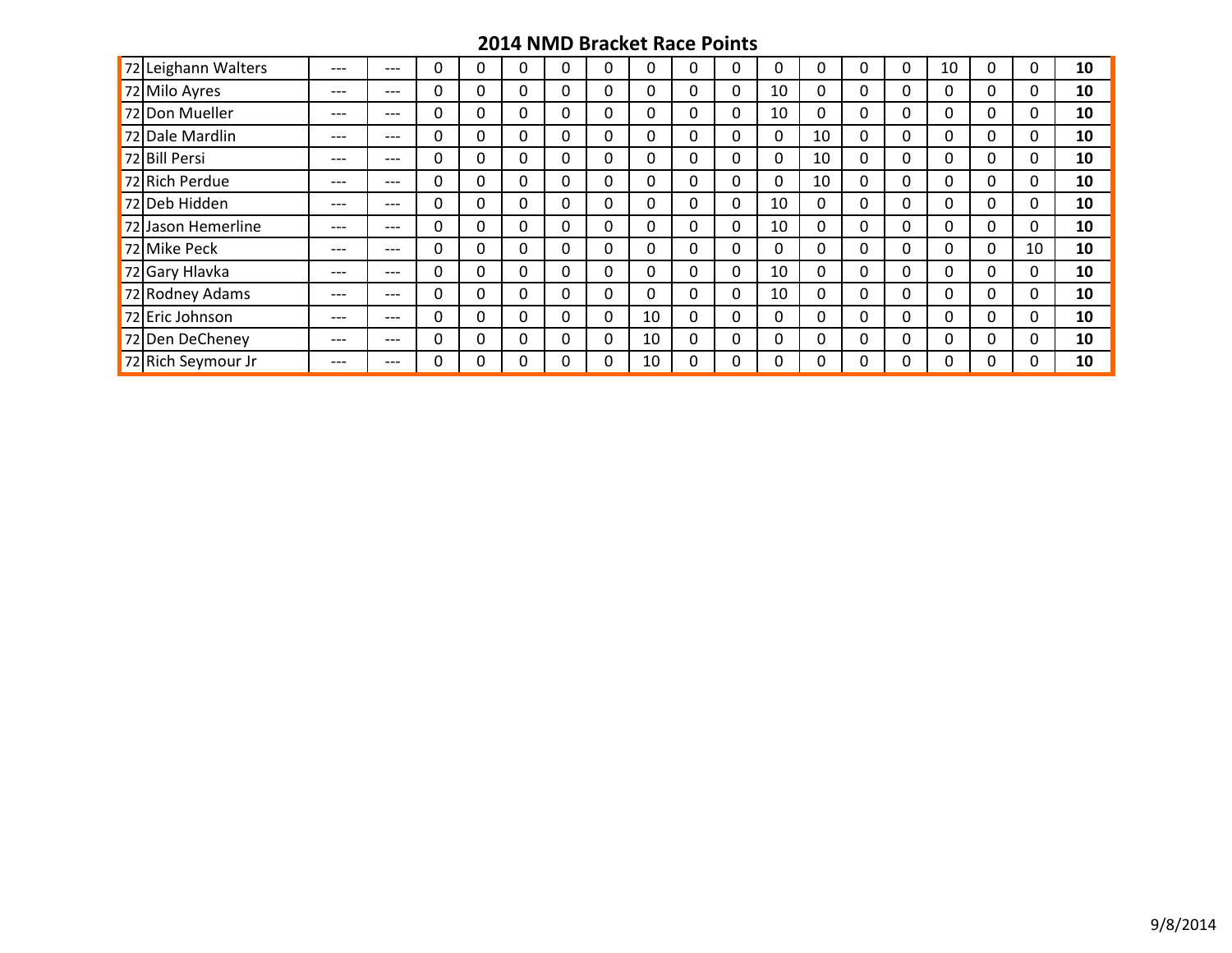|    |                       | <b>Entry</b> | <b>Entry</b>                        |             |    |             |             |             |             |             | <b>Bracket Race Dates</b> |             |                                                                        |             |              |             |           |             | <b>Total</b>  |
|----|-----------------------|--------------|-------------------------------------|-------------|----|-------------|-------------|-------------|-------------|-------------|---------------------------|-------------|------------------------------------------------------------------------|-------------|--------------|-------------|-----------|-------------|---------------|
|    | <b>Driver Name</b>    | <b>Date</b>  | Pts.                                |             |    |             |             |             |             |             |                           |             | 5/10 5/24 6/7 6/21 6/27 6/28 7/5 7/19 7/25 7/26 8/9 8/22 8/23 8/31 9/6 |             |              |             |           |             | <b>Points</b> |
|    | <b>PRO TROPHY</b>     |              |                                     |             |    |             |             |             |             |             |                           |             |                                                                        |             |              |             |           |             |               |
|    | 1 Dan Snyder          | 5/10         | 10                                  | 48          | 15 | 5           | 38          | 48          | 5           | 5           | 5                         | 37          | 25                                                                     | 5           | 5            | 5           | 26        | 27          | 309           |
|    | Scott Allen           | 5/10         | 10                                  | 5           | 26 | 15          | 5           | 15          | 48          | 5           | 5                         | 26          | 5                                                                      | 37          | 48           | 5           | 5         | 48          | 308           |
|    | James Persinger       | 5/24         | 10                                  | 32          | 5  | 37          | 27          | 26          | 5           | 5           | 37                        | 5           | 15                                                                     | 5           | 5            | 5           | 37        | 5           | 261           |
|    | 4 Kent Stevens        | 5/10         | 10                                  | 15          | 48 | 5           | 5           | 37          | 5           | 37          | 15                        | 5           | 15                                                                     | 5           | 0            | 0           | 0         | $\Omega$    | 202           |
|    | 5 Jim Evans           | 5/10         | 10                                  | 15          | 5  | 5           | 5           | 5           | 15          | 5           | 48                        | 26          | 15                                                                     | 5           | 5            | 5           | 5         | 5           | 179           |
|    | 6John McMichael       | 6/21         | 10                                  | 10          | 0  | 43          | 5           | 5           | 26          | 5           | 0                         | $\mathbf 0$ | 5                                                                      | 5           | 15           | 15          | 0         | 26          | 170           |
|    | Scott Healy           | 8/31         | 10                                  | 0           | 0  | 0           | $\Omega$    | 0           | 10          | 21          | 0                         | 10          | 42                                                                     | 21          | 21           | 0           | 5         | 15          | 155           |
|    | 8 Brad Harris         | ---          | ---                                 | 0           | 0  | 0           | 0           | 0           | 0           | 0           | 0                         | 0           | 0                                                                      | 0           | 0            | 53          | 43        | 32          | 128           |
|    | 9 Gary Hlavka         | 5/10         | 10                                  | 5           | 15 | 5           | 16          | 5           | 15          | 15          | 5                         | 0           | 15                                                                     | 5           | 0            | 0           | 0         | $\mathbf 0$ | 111           |
|    | 10 Ed Peffer          | $---$        | $---$                               | 0           | 0  | 10          | 0           | 0           | 0           | 43          | 0                         | 0           | 31                                                                     | 0           | 0            | 0           | 0         | $\mathbf 0$ | 84            |
|    | 11 Mark MacPherson    | 5/10         | 10                                  | 5           | 0  | 0           | $\mathbf 0$ | 0           | 0           | $\mathbf 0$ | 15                        | 5           | 5                                                                      | 0           | 37           | 5           | 0         | $\mathbf 0$ | 82            |
| 12 | Jim Bacon             | ---          | ---                                 | 0           | 0  | 0           | $\Omega$    | 0           | 0           | 0           | 21                        | 0           | 0                                                                      | 0           | 0            | 42          | 0         | 10          | 73            |
|    | 13 Steve Kirbach      | ---          | ---                                 | 0           | 0  | $\mathbf 0$ | $\mathbf 0$ | 0           | 0           | 0           | 0                         | 0           | 0                                                                      | $\mathbf 0$ | 21           | 31          | 10        | $\mathbf 0$ | 62            |
|    | 14 Greg Kish          | $---$        | $---$                               | 0           | 0  | 0           | $\Omega$    | 0           | 0           | 0           | 0                         | 0           | 53                                                                     | 0           | 0            | 0           | 0         | 0           | 53            |
|    | 14 Tod Mathis         | ---          | ---                                 | 0           | 0  | 0           | 0           | 0           | 0           | 0           | 0                         | 43          | 0                                                                      | 0           | 0            | 10          | 0         | 0           | 53            |
|    | 16 Dan Long           | ---          | ---                                 | 0           | 0  | 0           | $\Omega$    | 0           | 0           | 0           | 0                         | 0           | 0                                                                      | 43          | $\mathbf 0$  | 0           | 0         | 0           | 43            |
|    | 17 Josh Kosiboski     | $---$        | $---$                               | 0           | 32 | 0           | $\Omega$    | 0           | 0           | 0           | 0                         | 10          | 0                                                                      | 0           | 0            | 0           | 0         | $\mathbf 0$ | 42            |
|    | 18 Phil Thompson      | ---          | ---                                 | 0           | 0  | 0           | $\mathbf 0$ | 0           | 32          | 0           | 0                         | $\mathbf 0$ | 0                                                                      | 0           | 0            | 0           | 0         | $\mathbf 0$ | 32            |
|    | 19 Ron Girven         | ---          | ---                                 | 0           | 0  | 0           | $\Omega$    | 0           | 0           | 0           | 0                         | 0           | 0                                                                      | 10          | 10           | 0           | 10        | $\Omega$    | 30            |
|    | 20 Matt Turner        | $---$        | ---                                 | 0           | 0  | 21          | $\mathbf 0$ | 0           | 0           | 0           | 0                         | 0           | 0                                                                      | $\mathbf 0$ | 0            | 0           | 0         | $\mathbf 0$ | 21            |
|    | 20 Doug Rondeau       | ---          | ---                                 | 0           | 0  | 0           | 0           | 0           | 21          | 0           | 0                         | 0           | 0                                                                      | 0           | 0            | 0           | 0         | 0           | 21            |
|    | 20 John Edingfield Sr | ---          | ---                                 | 0           | 0  | 0           | $\Omega$    | 0           | 0           | 0           | 21                        | 0           | 0                                                                      | 0           | 0            | 0           | 0         | 0           | 21            |
|    | 23 Josh Patton        | $---$        | $---$                               | 0           | 0  | 10          | $\mathbf 0$ | 0           | 0           | 0           | 10                        | $\mathbf 0$ | 0                                                                      | $\Omega$    | $\mathbf{0}$ | 0           | 0         | $\mathbf 0$ | 20            |
|    | 23 Madisyn McCormick  | $---$        | ---                                 | 0           | 0  | 0           | 0           | 0           | 0           | 0           | 0                         | 0           | 0                                                                      | 0           | 0            | 20          | 0         | $\mathbf 0$ | 20            |
|    | 23 Mark Vandermoon    | ---          | ---                                 | 0           | 0  | $\mathbf 0$ | $\mathbf 0$ | 0           | 0           | 0           | 0                         | $\mathbf 0$ | 0                                                                      | 0           | 0            | 20          | 0         | $\mathbf 0$ | 20            |
|    | 23 John Cerka         | $---$        | $---$                               | 0           | 0  | $\mathbf 0$ | $\Omega$    | 0           | 0           | 10          | 0                         | 10          | 0                                                                      | 0           | 0            | 0           | 0         | 0           | 20            |
|    | 23 John Douglas       | ---          | ---                                 | 0           | 0  | 0           | 0           | 0           | 0           | 0           | 0                         | 0           | 20                                                                     | 0           | 0            | 0           | 0         | 0           | 20            |
|    | 23 Dennis Gilman      | ---          | ---                                 | 0           | 0  | 0           | 0           | 0           | 0           | 0           | $\Omega$                  | 0           | 20                                                                     | $\Omega$    | 0            | 0           | 0         | 0           | 20            |
|    | 23 Justin Rondeau     | ---          | ---                                 | 0           | 0  | 0           | 0           | 0           | 0           | 0           | 0                         | 0           | 0                                                                      | $\mathbf 0$ | 10           | 10          | 0         | 0           | 20            |
|    | 30 Ken Brinistool     | ---          | $---$                               | 0           | 0  | 0           | 0           | 0           | 0           | 0           | 0                         | 0           | $\boldsymbol{0}$                                                       | 0           | $\mathbf 0$  | $\mathbf 0$ | 10        | 0           | 10            |
|    | 30 Pat Mitchell       | ---          | $\hspace{0.05cm}---\hspace{0.05cm}$ | 0           | 0  | 0           | 0           | 0           | 0           | 0           | $\mathbf 0$               | 0           | 0                                                                      | 0           | $\mathbf 0$  | 10          | 0         | 0           | 10            |
|    | 30 Robert Hamilton    | ---          | ---                                 | 10          | 0  | $\mathbf 0$ | 0           | $\pmb{0}$   | 0           | 0           | $\mathbf 0$               | $\mathbf 0$ | $\mathbf 0$                                                            | $\mathbf 0$ | $\mathbf 0$  | $\mathbf 0$ | 0         | $\mathbf 0$ | 10            |
|    | 30 Zachary Dankert    | ---          | ---                                 | 0           | 0  | 0           | 0           | 10          | 0           | 0           | $\mathbf 0$               | 0           | 0                                                                      | 0           | 0            | 0           | 0         | 0           | 10            |
|    | 30 Martin Moore       | ---          | ---                                 | $\mathbf 0$ | 0  | 0           | 0           | $\mathbf 0$ | $\mathbf 0$ | $\mathbf 0$ | $\mathbf 0$               | $\mathbf 0$ | $\mathbf 0$                                                            | $\mathbf 0$ | $\mathbf 0$  | $\mathbf 0$ | $\pmb{0}$ | 10          | 10            |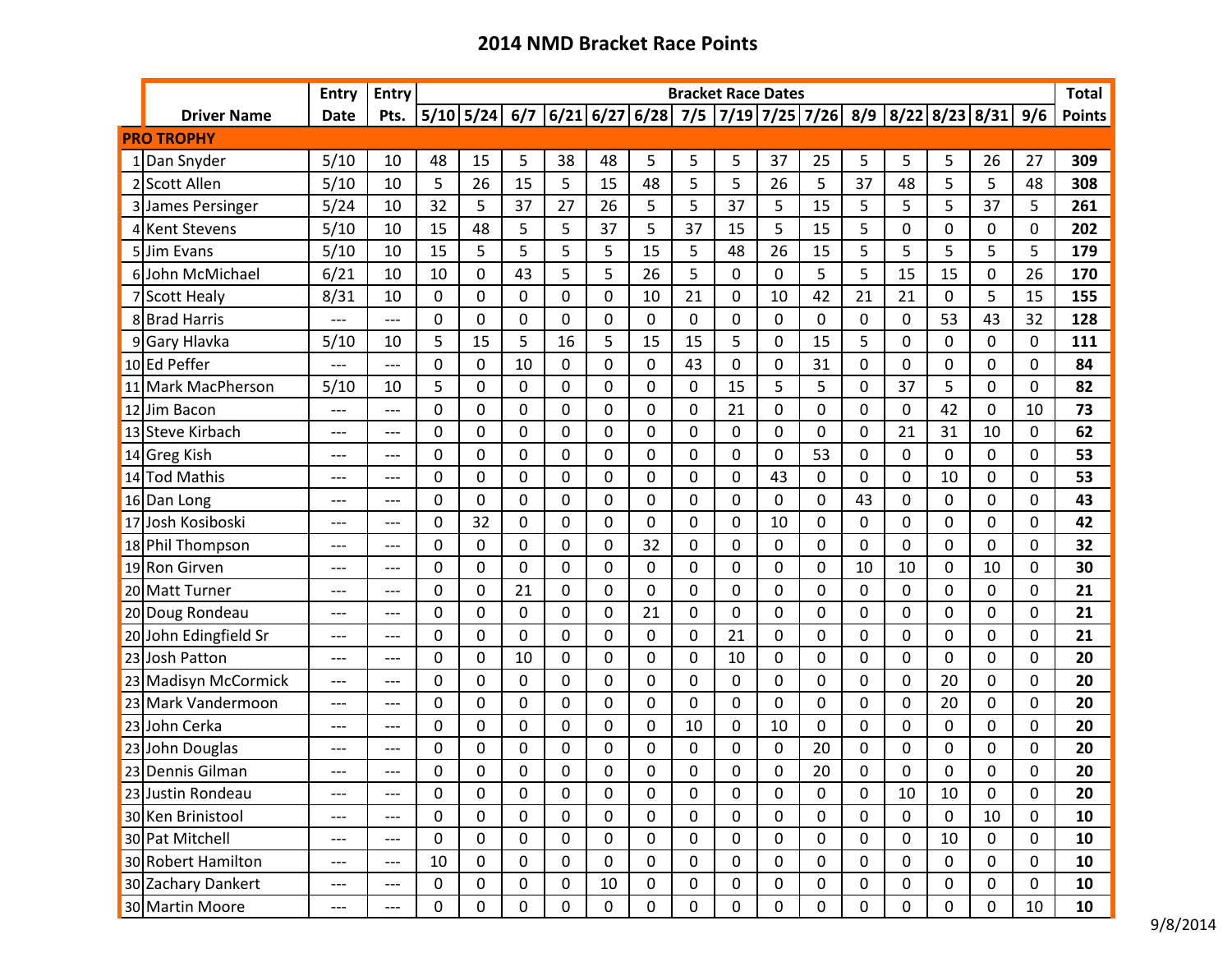| 30 Jason Moore   | $---$ | $---$ |   |  | 10 | 0 |    |    |    |    |        |  |  | 10 |
|------------------|-------|-------|---|--|----|---|----|----|----|----|--------|--|--|----|
| 30 Corey Clark   | $---$ | $---$ |   |  |    | 0 | 10 |    |    |    | ∩      |  |  | 10 |
| 30 Bill McDowell | $---$ | $---$ |   |  |    | 0 |    | 10 |    |    | ∩      |  |  | 10 |
| 30 Terry Pendock | $---$ | $---$ | u |  |    | 0 |    |    | 10 |    | u      |  |  | 10 |
| 30 Greg McDonald | $---$ | $---$ |   |  |    | 0 |    |    |    | 10 | ∩<br>u |  |  | 10 |
| 30 Lester Ely    | $---$ | $---$ |   |  |    | 0 |    |    |    |    | 10     |  |  | 10 |
| 30 Nathan Cebula | $---$ | $---$ |   |  |    | 0 |    |    |    |    | 10     |  |  | 10 |

|                      | Entry       | <b>Entry</b> |              |                                                                                                                                                                                    |                |             |             |             |                | <b>Bracket Race Dates</b> |             |              |    |          |          |          |          | <b>Total</b>  |
|----------------------|-------------|--------------|--------------|------------------------------------------------------------------------------------------------------------------------------------------------------------------------------------|----------------|-------------|-------------|-------------|----------------|---------------------------|-------------|--------------|----|----------|----------|----------|----------|---------------|
| <b>Driver Name</b>   | <b>Date</b> | Pts.         |              | $\boxed{5/10}\boxed{5/24}\boxed{6/7}\boxed{6/21}\boxed{6/27}\boxed{6/28}\boxed{7/5}\boxed{7/19}\boxed{7/25}\boxed{7/26}\boxed{8/9}\boxed{8/22}\boxed{8/23}\boxed{8/31}\boxed{9/6}$ |                |             |             |             |                |                           |             |              |    |          |          |          |          | <b>Points</b> |
| <b>STREET TROPHY</b> |             |              |              |                                                                                                                                                                                    |                |             |             |             |                |                           |             |              |    |          |          |          |          |               |
| 1 Jimmy Evans        | 5/10        | 10           | $\mathbf{0}$ | 5                                                                                                                                                                                  | $\mathbf 0$    | 27          | 38          | 37          | 5              | 48                        | 5           | 26           | 38 | 5        | 15       | 5        | 37       | 301           |
| 2 Robert Knop        | 5/10        | 10           | 16           | 27                                                                                                                                                                                 | 38             | 16          | 27          | 5           | 5              | 5                         | 26          | 15           | 16 | 15       | 26       | 38       | 15       | 300           |
| 3 Gary Bowman        | 5/10        | 10           | 38           | $\Omega$                                                                                                                                                                           | 5              | 38          | 16          | 15          | 15             | 5                         | 5           | 37           | 5  | 5        | 37       | 16       | 5        | 252           |
| <b>Dustin Cesaro</b> | 5/10        | 10           | 5            | 5                                                                                                                                                                                  | 27             | 5           | 5           | 26          | 37             | 37                        | 5           | 5            | 5  | 48       | 5        | 16       | 5        | 246           |
| 5 Rick Joan          | 5/10        | 10           | 5            | 5                                                                                                                                                                                  | 5              | 5           | 16          | 5           | 26             | 15                        | 5           | 5            | 5  | 5        | 15       | 27       | 5        | 159           |
| 6 Scott Swander      | 6/27        | 10           | 0            | 11                                                                                                                                                                                 | $\Omega$       | 11          | 5           | 0           | 5              | 15                        | 15          | 15           | 5  | 0        | 5        | 5        | 15       | 117           |
| 6Devon Nelson        | ---         | $---$        | 0            | $\Omega$                                                                                                                                                                           | $\mathbf 0$    | $\mathbf 0$ | 0           | $\Omega$    | 0              | 0                         | 32          | 43           | 0  | 21       | $\Omega$ | 0        | 21       | 117           |
| 8 Amber Vandewater   | 6/7         | 10           | 0            | 33                                                                                                                                                                                 | 16             | 5           | 0           | 0           | 5              | 5                         | 5           | 5            | 5  | 5        | 5        | 5        | 5        | 109           |
| 9 Michael Todd       | ---         | ---          | 0            | $\mathbf 0$                                                                                                                                                                        | $\mathbf 0$    | $\mathbf 0$ | 0           | 0           | 0              | 0                         | 0           | $\mathbf{0}$ | 0  | 32       | 43       | 0        | 0        | 75            |
| 10 Kent Stevens      | ---         | ---          | 0            | $\Omega$                                                                                                                                                                           | 0              | 0           | $\Omega$    | $\mathbf 0$ | 0              | $\Omega$                  | $\Omega$    | $\Omega$     | 0  | 0        | $\Omega$ | 0        | 43       | 43            |
| 10 Randy Reed        | ---         | ---          | 0            | 0                                                                                                                                                                                  | 0              | $\Omega$    | 0           | 43          | 0              | 0                         | $\Omega$    | $\Omega$     | 0  | 0        | 0        | 0        | $\Omega$ | 43            |
| 10 Pamela Snyder     | $---$       | ---          | 0            | $\Omega$                                                                                                                                                                           | $\mathbf 0$    | $\Omega$    | 0           | $\Omega$    | 43             | 0                         | 0           | $\Omega$     | 0  | 0        | $\Omega$ | 0        | 0        | 43            |
| 10 Donnie Hagar      | $---$       | $---$        | 0            | $\Omega$                                                                                                                                                                           | $\Omega$       | $\Omega$    | $\Omega$    | $\Omega$    | 0              | 0                         | 43          | $\Omega$     | 0  | 0        | 0        | 0        | 0        | 43            |
| 14 Kim Piltz         | ---         | $---$        | 0            | $\Omega$                                                                                                                                                                           | $\mathbf 0$    | $\Omega$    | 0           | 10          | 0              | 21                        | 10          | $\Omega$     | 0  | $\Omega$ | 0        | $\Omega$ | $\Omega$ | 41            |
| 15 Richard Bohr      | 5/10        | 10           | 5            | $\Omega$                                                                                                                                                                           | $\mathbf 0$    | $\Omega$    | 5           | 5           | 5              | 5                         | $\Omega$    | $\Omega$     | 0  | 0        | 0        | $\Omega$ | $\Omega$ | 35            |
| 16 Melvin Cebula     | ---         | ---          | 0            | $\Omega$                                                                                                                                                                           | $\overline{0}$ | $\Omega$    | $\Omega$    | 0           | $\overline{0}$ | 0                         | $\Omega$    | $\Omega$     | 22 | 0        | 10       | $\Omega$ | $\Omega$ | 32            |
| 17 Chris Gale        | $---$       | ---          | 22           | $\Omega$                                                                                                                                                                           | $\mathbf 0$    | $\Omega$    | $\Omega$    | 0           | 0              | 0                         | $\Omega$    | $\Omega$     | 0  | 0        | $\Omega$ | 0        | 0        | 22            |
| 18 Scott Tyler       | ---         | ---          | 0            | $\Omega$                                                                                                                                                                           | $\overline{0}$ | $\Omega$    | $\Omega$    | 0           | 0              | 0                         | $\Omega$    | $\Omega$     | 0  | 0        | 0        | $\Omega$ | 21       | 21            |
| 18 Louis Gravelle    | $---$       | $---$        | 0            | $\Omega$                                                                                                                                                                           | $\Omega$       | $\Omega$    | $\Omega$    | $\Omega$    | 0              | 0                         | 0           | $\Omega$     | 0  | 0        | 21       | $\Omega$ | 0        | 21            |
| 20 Russ Monroe       | ---         | ---          | 0            | $\Omega$                                                                                                                                                                           | $\mathbf 0$    | $\mathbf 0$ | $\Omega$    | 0           | 0              | 0                         | $\Omega$    | $\Omega$     | 11 | 0        | 0        | 0        | 0        | 11            |
| 21 Joshua Cebula     | $---$       | $---$        | 0            | $\mathbf 0$                                                                                                                                                                        | 0              | $\mathbf 0$ | $\mathbf 0$ | $\mathbf 0$ | 10             | 0                         | $\mathbf 0$ | $\mathbf 0$  | 0  | 0        | 0        | 0        | 0        | 10            |
| 21 Mark Meichert     | --          | ---          | 0            | $\mathbf 0$                                                                                                                                                                        | $\overline{0}$ | $\mathbf 0$ | $\Omega$    | 0           | 10             | 0                         | $\mathbf 0$ | $\Omega$     | 0  | 0        | 0        | 0        | 0        | 10            |
| 21 Travis Dankert    | ---         | ---          | 0            | $\Omega$                                                                                                                                                                           | $\mathbf 0$    | $\Omega$    | 0           | 0           | 0              | 0                         | 10          | $\Omega$     | 0  | $\Omega$ | 0        | 0        | 0        | 10            |
| 21 Hunter Acha       | $---$       | $---$        | 0            | $\Omega$                                                                                                                                                                           | $\Omega$       | $\Omega$    | $\Omega$    | 0           | 0              | 0                         | $\Omega$    | 10           | 0  | 0        | 0        | 0        | 0        | 10            |
| 21 Bob Knop          | ---         | ---          | 0            | $\mathbf 0$                                                                                                                                                                        | $\mathbf 0$    | $\mathbf 0$ | $\Omega$    | 0           | 0              | 0                         | 0           | $\mathbf 0$  | 0  | $\Omega$ | 0        | 0        | 10       | 10            |
| 21 Aaron Shackelford | $---$       | ---          | 0            | $\Omega$                                                                                                                                                                           | $\Omega$       | $\Omega$    | $\Omega$    | 0           | $\Omega$       | $\Omega$                  | $\Omega$    | $\Omega$     | 0  | 10       | 0        | $\Omega$ | 0        | 10            |